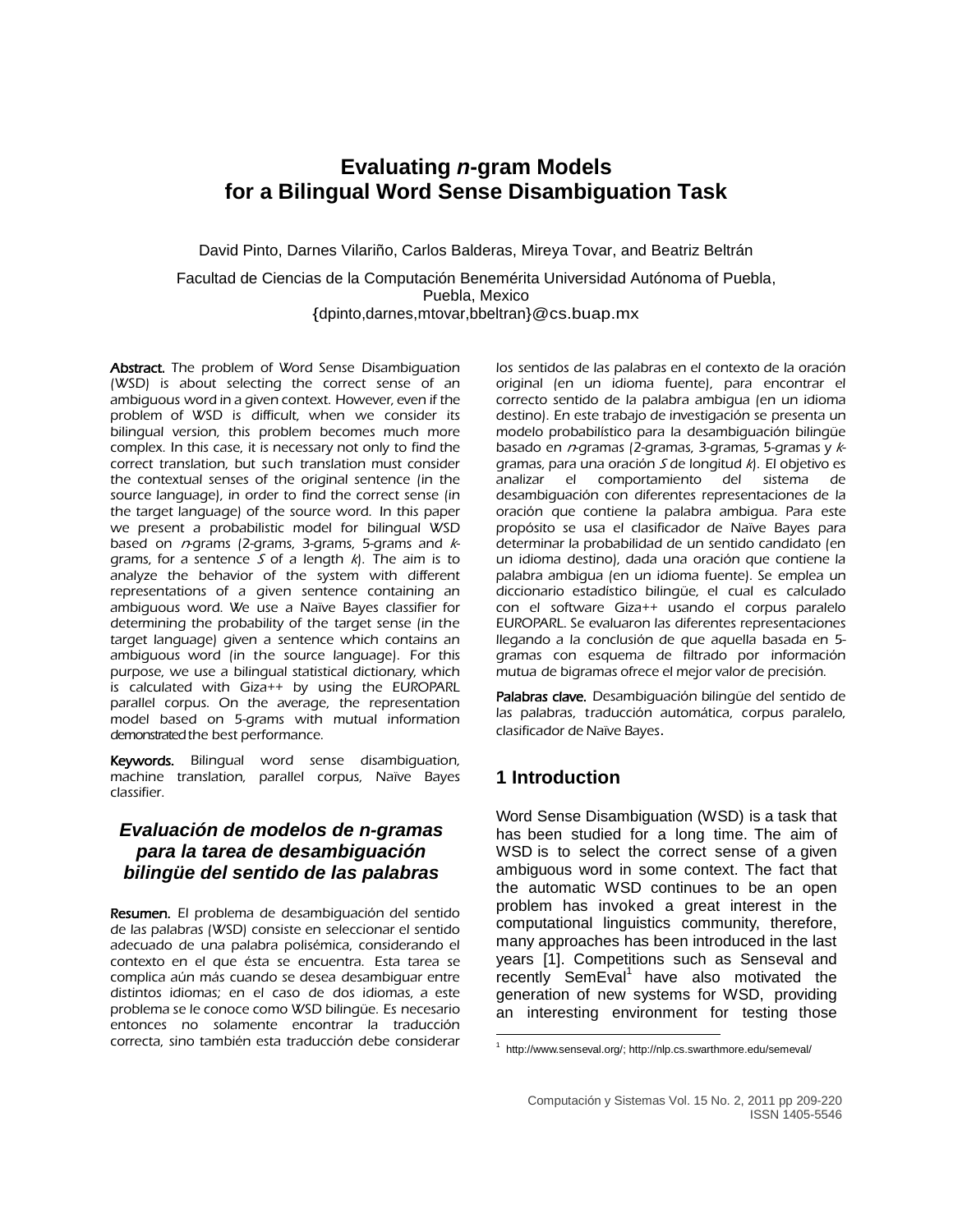systems. Despite the WSD task has been studied for a long time, the expected feeling is that WSD should be integrated into real applications such as mono- and multi-lingual search engines, machine translation systems, automatic answer machines, etc. [\[1\]](#page-10-0). Different studies on this issue have demonstrated that those applications benefit from WSD [\[4\]](#page-10-1), [\[3\]](#page-10-2).

Monolingual word sense disambiguation is known to be a difficult task, however, when we consider its bilingual version, the problem becomes much more complex. In this case, it is necessary not only to find the correct translation, but such translation must consider the contextual senses of the original sentence (in the source language), in order to find the correct sense (in the target language) of the source word.

For the experiments reported in this paper, we considered English as the source language and Spanish as the target language. Thus, we attempted the *bilingual* version of WSD. We do not use an inventory of senses, as most of the WSD systems do. Instead, we try to find those senses automatically by means of a bilingual statistical dictionary which is calculated on the basis of the IBM-1 translation model<sup>2</sup> by using a filtered version of the EUROPARL parallel corpus<sup>3</sup>. This filtered version is obtained by selecting sentences of EUROPARL containing some of the ambiguous words of the test corpus.

The bilingual statistical dictionary is fed into a Naïve Bayes classifier in order to determine the probability of a target sense, given a source sentence (which contains the ambiguous word). Note that we do not use a training corpus of disambiguated words. Instead, we construct a classification model based on the probability of translating each ambiguous word (and those words that surround it). We are aware that other classification models exist such as CRF [\[8\]](#page-11-0) and SVM [\[5\]](#page-10-3). However, since we have chosen a probabilistic model based on independent features (calculated by means of the IBM-1 translation model), in order to find the correct target sense, we believe that the Naïve Bayes classifier perfectly fits with this kind of approach.

The main aim of this research is to evaluate to what extent each word, in a neighborhood of the ambiguous word, contributes to improving the process of the bilingual WSD. We may hypothesize the following: "the closer a term is to the ambiguous word, the more it helps to find the correct target sense". A natural document representation is the use of *n*-grams. In our work, we decided to evaluate six different approaches based on *n*-grams whose performance is further shown in this paper. A brief explanation of the general approach is as follows. Given a sentence *S*, we consider its representation by using one |*S*|-gram. We then propose the first approach considering the distance of each sentence term to the ambiguous word (weighted version). The second approach also uses one |*S*|-gram disregarding the distance of each term to the ambiguous word (unweighted version). The third approach considers the use of bigrams, i.e., a sequence of two terms containing the ambiguous word (a window size of 1 around the ambiguous word). The fourth approach uses 3-grams. The fifth and sixth approaches both use 5-grams; the former filters 5-grams using pointwise mutual information between each pair of terms of a 5 gram; the latter uses the student's *t*-distribution in order to determine those bigrams that are likely to be a collocation, i.e., that they do not co-occur by chance. For each approach proposed, we obtain a candidate set of translations for the source ambiguous word by applying the probabilistic model on the basis of the *n*-grams selected.

The rest of this paper is structured as follows. Section 2 presents some efforts reported in literature that we consider to be related with the present research. Section 3 introduces the problem of the bilingual word sense disambiguation. In Section 4 we define the probabilistic model used as a classifier for the bilingual WSD task. The experimental results obtained on the two datasets are shown in Section 5. Finally, the conclusions are given in Section 6.

 $\overline{a}$  $2$  We used Giza++ (http://fjoch.com/GIZA++.html)

<sup>3</sup> http://www.statmt.org/europarl/

Computación y Sistemas Vol. 15 No. 2, 2011 pp 209-220 ISSN 1405-5546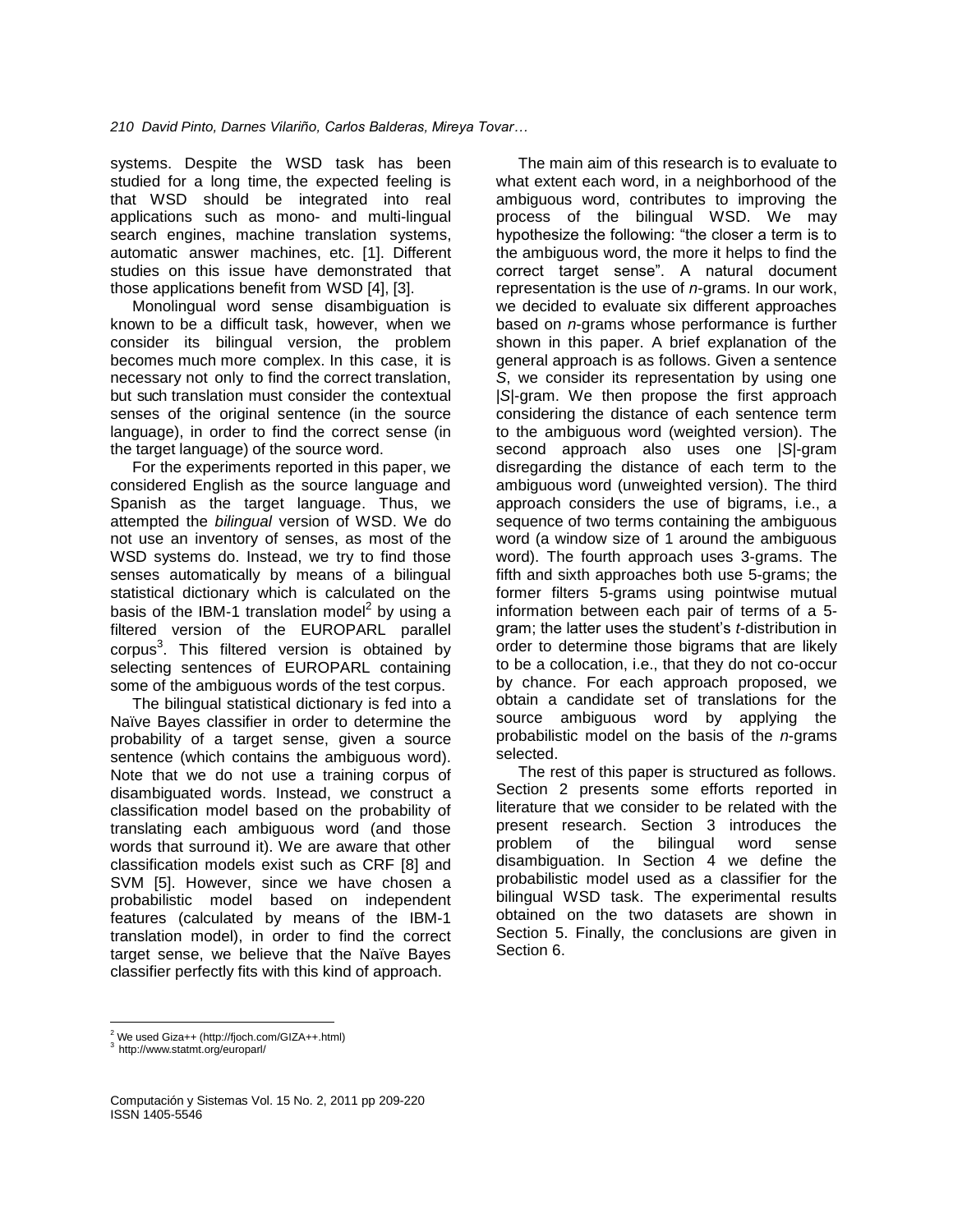## **2 Related Work**

The selection of the appropriate sense for a given ambiguous word is commonly carried out by considering the words surrounding the ambiguous word. A comprehensive survey of several approaches may be found in [\[1\]](#page-10-0). As may be seen, a lot of work has been done on finding the best supervised learning approach for WSD (for instance, see [\[6\]](#page-10-4), [\[9\]](#page-11-1), [\[11\]](#page-11-2), [\[14\]](#page-11-3)), but despite the wide range of learning algorithms, it has been noted that some classifiers such as Naïve Bayes are very competitive and their performance basically relies on the representation schemata and their feature selection process.

There are other works described in literature in which parallel corpora (bilingual or multilingual) was used for dealing with the problem of WSD (for instance, see [\[12\]](#page-11-4), [\[4\]](#page-10-1)). Such approaches are expected to find the best sense in the same language (despite using other languages for training the learning model), however, in our research we are interested in finding the best translated word, i.e., the word with the correct sense in a different language.

### **3 Bilingual Word Sense Disambiguation**

Word sense disambiguation is an important task in multilingual scenarios due to the fact that the meanings represented by an ambiguous word in the source language may be represented by multiple words in the target language. Consider the word "bank" which may have up to 42 different meanings<sup>4</sup>. Suppose we select one of these meanings, namely, "to put into a bank account" (to bank). The corresponding meaning in other languages would be "to make a deposit". In Spanish, for instance, you would never say *She banks her paycheck every month* (\**Ella bankea su cheque cada mes*), but *She deposits her paycheck every month* (*Ella deposita su cheque cada mes*). Therefore, the ability for disambiguating a polysemous word in many languages is essential to the task of machine

l

translation and to such a related Natural Language Processing (NLP) task as bilingual lexical substitution [\[13\]](#page-11-5).

In the task of bilingual word sense disambiguation, we are required to obtain such translations of a given ambiguous word which match with the original word sense. As an example, let us consider the following sentence containing one polysemous word to be disambiguated. This sentence serves as the input, and the expected results are the following:

**Input sentence:** …equivalent to giving fish to people living on the *bank* of the river ... [English] **Output sense label:**

Sense Label = {oever/dijk} [Dutch]

Sense Label = {rives/rivage/bord/bords} [French]

Sense Label = {Ufer} [German]

Sense Label =  $\{$ riva $\}$  [Italian]

Sense Label = {orilla} [Spanish]

The bilingual WSD system is able to find the corresponding translation of "bank" in the target language with the same sense meaning. In order to deal with this problem we propose to use a probabilistic model based on *n*-grams. This proposal is discussed in the following section.

## **4 A NaïveBayes Approachto Bilingual WSD**

We approached the bilingual word sense disambiguation task by means of a probabilistic system based on Naïve Bayes, which considers the probability of a word sense (in the target language), given a sentence (in the source language) containing the ambiguous word. We calculated the probability of each word in the source language of being associated/ translated to the corresponding word (in the target language). The probabilities were estimated by means of a bilingual statistical dictionary which is calculated using the Giza++ system over the EUROPARL parallel corpus. We filtered this corpus by selecting only sentences containing candidate senses of the ambiguous word (which

<sup>4</sup> http://ardictionary.com/Bank/742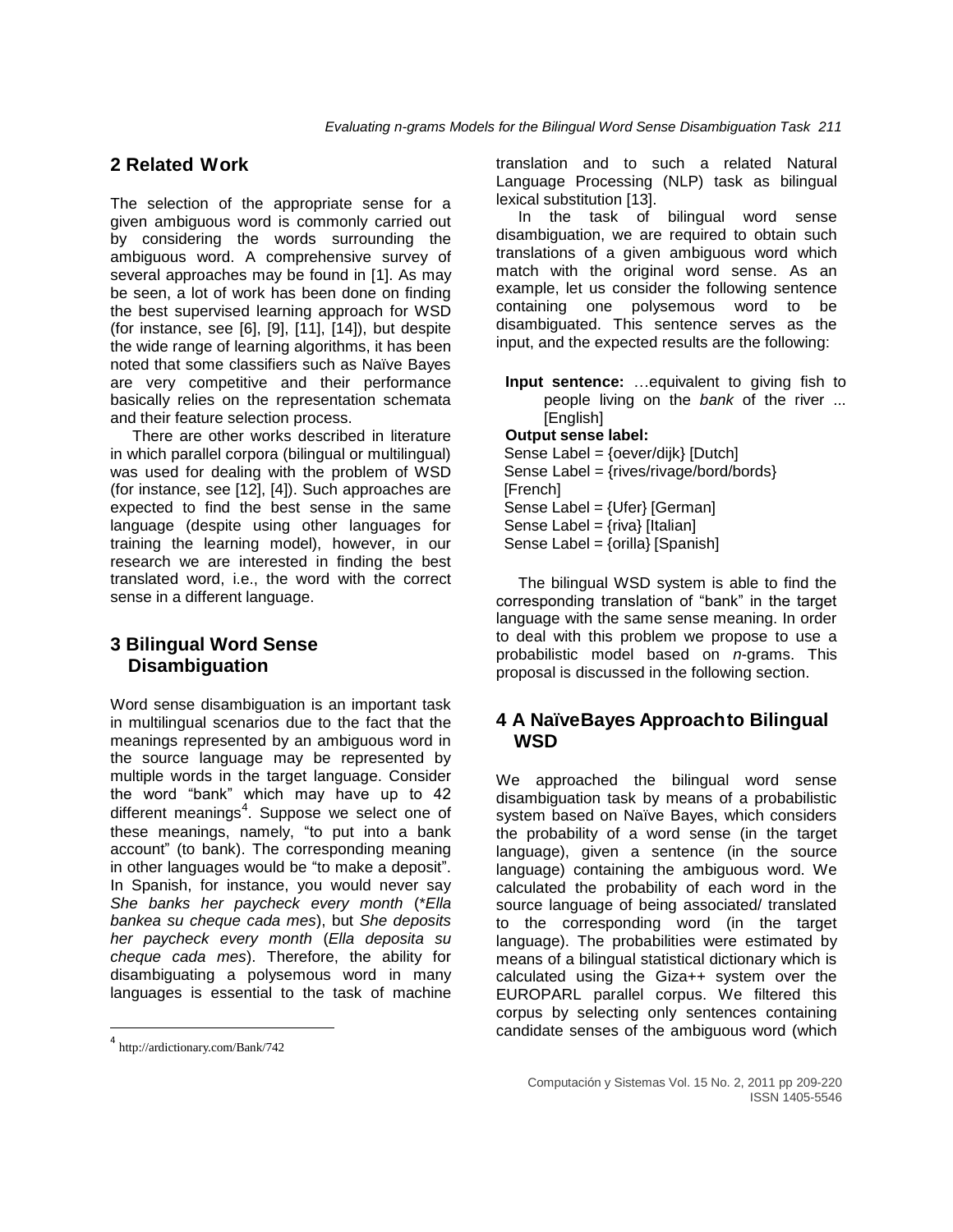were obtained by translating the ambiguous word in the Google search engine).

We will start this section by explaining the manner we represent the source documents (*n*grams) in order to solve the bilingual word sense disambiguation problem. We further discuss some particularities of the general approach to the evaluated task.

### **4.1 The** *n***-gram Model**

In order to represent an input sentence we have considered a model based on *n*-grams. Remember, that we attempt to evaluate the degree of support in the process of bilingual disambiguation, for each word in a neighborhood of the ambiguous word. Thus, a natural document representation is the use of *n*-grams, and, therefore, each sentence is split into grams of *n* terms. In order to fully understand this process, let us consider the following example of the ambiguous word *execution*, and its preprocessed version which was obtained by eliminating punctuation symbols and stop words (no other pre-processing step was performed):

- **Input sentence:** Allegations of Iraqi army brutality, including summary *executions* and the robbing of civilians at gun-point for food, were also reported frequently during February.
- **Pre-processed input sentence:** Allegations Iraqi army brutality including summary *executions* robbing civilians gun-point food reported frequently during February

In the experiments reported in this paper, we considered six different approaches, but only four types of *n*-grams (bigrams, 3-grams, 5-grams and the complete sentence, i.e., |*S*|-grams) which are described (including one example) as follows.

The representation of documents by means of bigrams is constructed by selecting sequences of two terms that sequentially co-occur in the sentence but considering that at least one of the terms is the ambiguous word. This consideration leads us to conform bigrams of terms in a neighborhood of window size one of the ambiguous word. For the example sentence

Computación y Sistemas Vol. 15 No. 2, 2011 pp 209-220 ISSN 1405-5546

presented above, we should obtain the following representation (two bigrams):

**2-grams:** {summary, *executions*}, {*executions,* robbing}

If we represent the sentence by using 3 grams, we must consider sequences of three terms containing the ambiguous word. For the same example sentence, we should get the following set of 3-grams:

**3-grams:** {including, summary, *executions*}, {summary, *executions,* robbing}, {*executions* robbing, civilians}

In the case of representing the sentences by 5-grams, we should select sequences of five terms containing the ambiguous word, i.e., a window size of two around this word. The set of 5-grams for the same example sentence should be:

**5-grams:** {army, brutality, including, summary, *executions*}, {brutality, including, summary, *executions,* robbing}, {including, summary, *executions,* robbing, civilians}, {summary, *executions,* robbing, civilians, gun-point}, {*executions,* robbing, civilians, gun-point, food}

Finally, if we consider the sentence *S* of example, we must consider all the terms inside it. The sentence representation by means of |*S*| grams is as follows:

**|***S***|-gram:** {Allegations Iraqi army brutality including summary *executions* robbing civilians gun-point food reported frequently during February}

We experimented with two different *n*-grams filtering methods for the particular case of representing the sentences by 5-grams. Firstly, we discarded those bigrams belonging to the 5 grams that do not offer enough evidence of cooccurrence. For this purpose, we use the pointwise mutual information formulae which is presented in Eq. (1)

$$
PMI(t_1, t_2) = log \left[ \frac{N * freq(t_1 t_2)}{freq(t_1) * freq(t_2)} \right]
$$
 (1)

where the bigram  $t_1t_2$ , is the sequence of the two terms  $t_1$  and  $t_2$  which occurs in the 5-gram,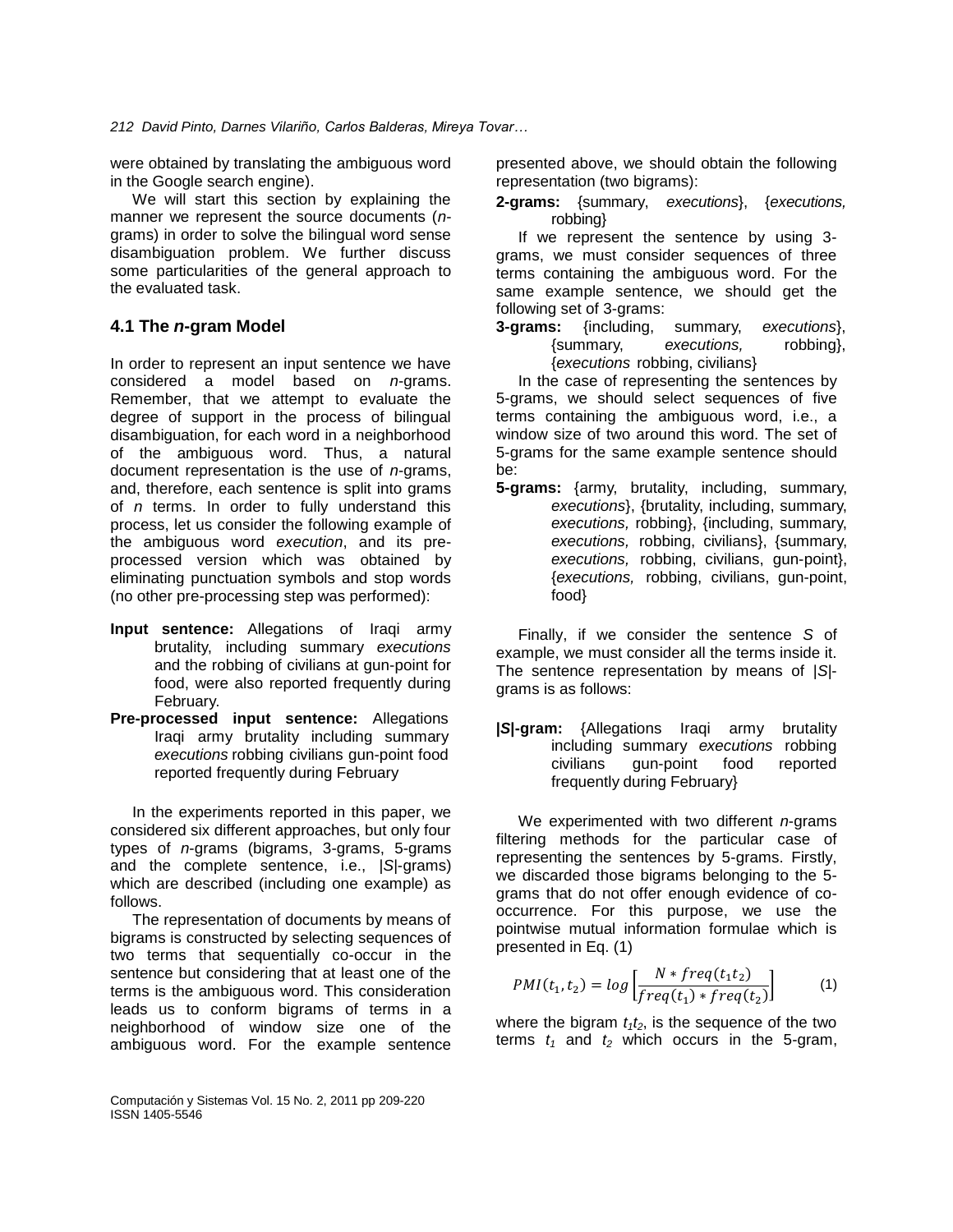*freq*( $t_1$ ) is the frequency of the term  $t_1$  in the complete corpus, and *N* is the number of terms in the corpus.

The second method used for filtering the terms in the 5-grams is the student's *t*-distribution applied in order to eliminate those terms that cooccur by chance.

Given two terms  $t_1$  and  $t_2$  contained in one 5gram, we considered the following hypotheses:

**H0:** 
$$
P(t_1 t_2) = P(t_1) * P(t_2)
$$
  
**H1:**  $P(t_1 t_2) > P(t_1) * P(t_2)$ .

We assume that each term  $t_1$  and  $t_2$  was generated independently, therefore, the null hypothesis (H0) declares that the bigram  $t_1t_2$  cooccur by chance, i.e., this bigram is not considered a collocation whereas the alternative hypothesis (H1) states that the bigram is in fact a collocation. The *t*-distribution is calculated as follows:

$$
t = \frac{\bar{x} - \mu}{\sqrt{\frac{S^2}{N}}}
$$
 (2)

where

$$
\bar{x} = P(t_1 t_2) = \frac{freq(t_1 t_2)}{N}
$$
 (3)

and

$$
\mu = P(t_1) * P(t_2)
$$
  
= 
$$
\frac{freq(t_1)}{N} * \frac{freq(t_2)}{N}
$$
 (4)

with *N* equal to the number of bigrams of the whole corpus. If the *t* value is greater than *2.576*, then we reject the null hypothesis with a significance level *α*= *0.005*.

The representation of sentences by means of *n*-grams aims at studying the impact of the terms that co-occur with the ambiguous word. We believe that the importance of such terms should be emphasized and they should be employed in the process of bilingual word sense disambiguation. For each *n*-gram sentence representation proposed, we obtain a candidate set of translations for the source ambiguous word by applying a probabilistic model on the basis of the *n*-grams selected. Further details are explained in the next section.

#### **4.2 The Probabilistic Model**

Given an English sentence *SE*, we consider its representation based on *n*-grams as discussed in the previous section. Let  $S = \{w_1, w_2, \ldots, w_k, \ldots\}$  $W_{k+1}$ , ...,  $W_{|S|}$  be the *n*-gram representation of  $S_F$ constructed by bringing together all the *n*-grams (*w<sup>k</sup>* is the ambiguous word). Let us consider *N* candidate translations of  $w_k$ ,  $\{t_1^k, t_2^k, ..., t_N^k\}$ obtained somehow (we will discuss this issue later in this section). We are interested in finding the most likely candidate translations for the polysemous word *wk*. Therefore, we may use a Naïve Bayes classifier which takes into account the probability of  $t_1^k$  given  $w_k$ . A formal description of the classifier is given as follows.

$$
p(t_i^k|S) = p(t_i^k|w_1, w_2, ..., w_k, ...)
$$
 (5)

$$
p(t_i^k | w_1, w_2, ..., w_k, ...)
$$
  
= 
$$
\frac{p(t_i^k)p(w_1, w_2, ..., w_k, ... | t_i^k)}{p(w_1, w_2, ..., w_k, ...)}
$$
 (6)

We are looking for the argument that maximizes  $p(t_i^k/S)$ , therefore, the process of calculating the denominator may be avoided. Moreover, if we assume that all the different translations are equally distributed, then Eq. (6) must be approximated by Eq. (7).

$$
p(t_i^k|w_1, w_2, ..., w_k, ...)
$$
  
\n
$$
\approx p(w_1, w_2, ..., w_k, ... |t_i^k)
$$
 (7)

The complete calculation of Eq. (7) requires applying the chain rule. However, if it is assumed that the words of the sentence are independent, then Eq. (7) may be rewritten as Eq. (8).

$$
p(t_i^k|w_1, w_2, ..., w_k, ...) \approx \prod_{j=1}^{|S|} p(w_j|t_i^k)
$$
 (8)

The best translation is obtained as shown in Eq. (9). Irrespective of the position of the ambiguous word, we consider only the product of

Computación y Sistemas Vol. 15 No. 2, 2011 pp 209-220 ISSN 1405-5546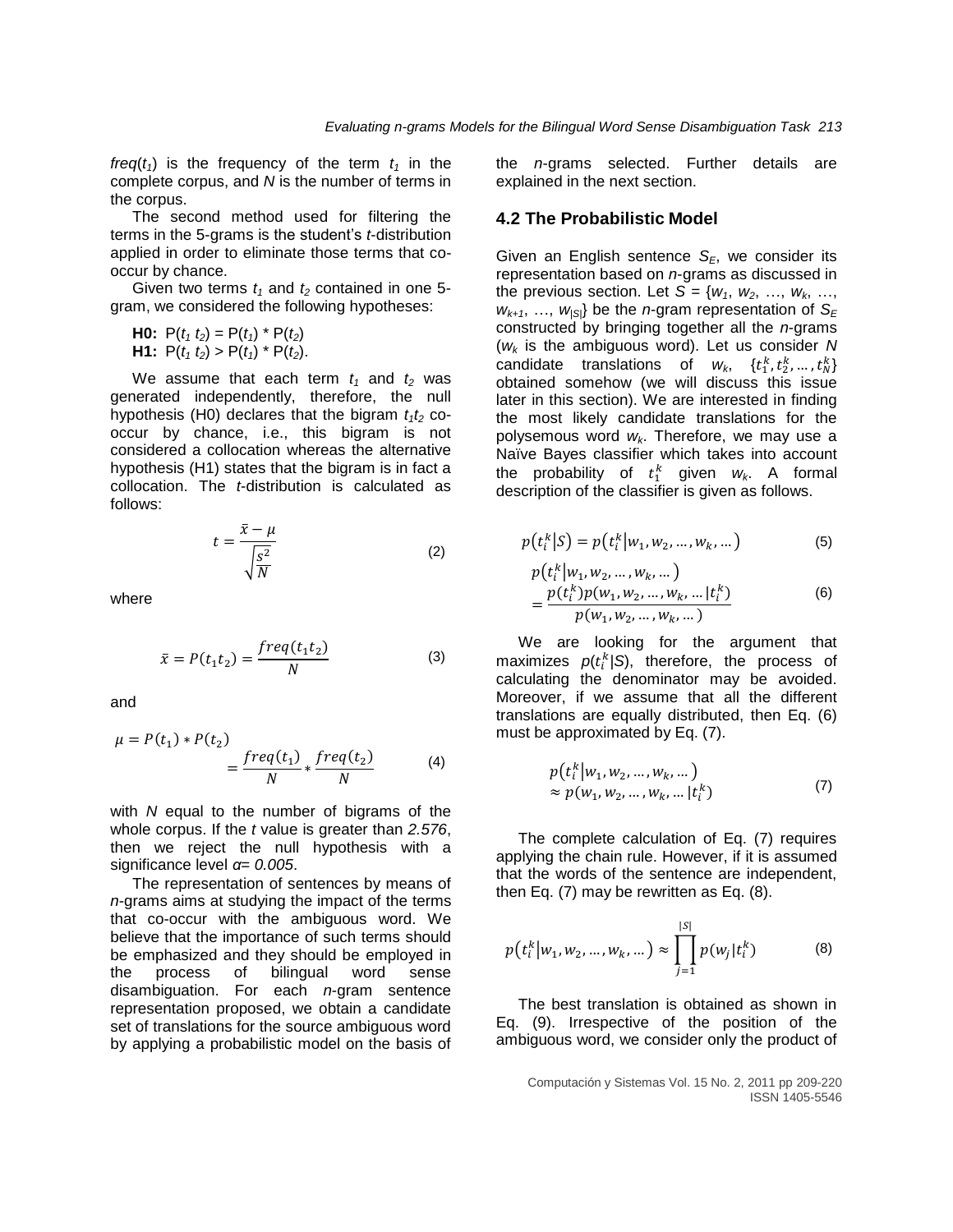the probabilities of translation. Algorithm 1 provides details of implementation.

$$
BestSense_w(S)
$$
  
= arg max<sub>t<sub>i</sub><sup>k</sup></sub>  $\prod_{j=1}^{|S|} p(w_j|t_i^k)$  (9)

where  $i = 1, ..., N$ .

An alternative approach (*the weighted version*) is proposed as well and shown in Eq. (10). The aim of this approach is to verify whether it is possible to obtain a better performance in the bilingual word sense disambiguation task when the distance of each term to the ambiguous word in the probabilistic model is considered. Algorithm 2 provides details about implementation.

$$
BestSense_w(S)
$$
  
= arg max<sub>t<sub>i</sub><sup>k</sup></sub>  $\prod_{j=1}^{|S|} p(w_j|t_i^k)$   
\*  $\frac{1}{k-j+1}$  (10)

with  $i = 1, ..., N$ .

We have used the Google translator<sup>5</sup> in order to obtain the *N* candidate translations of the polysemous word  $w_k$ ,  $\{t_1^k, t_2^k, ..., t_N^k\}$ . Google provides all the possible translations for *w<sup>k</sup>* with the corresponding grammatical category. Therefore, we are able to use translations that match with the same grammatical category of the ambiguous word. Even if we attempted other approaches such as selecting the most probable translations from the statistical dictionary, we would have confirmed that by using the Google online translator we obtain the best performance. We consider that this result is derived from the fact that Google has a better language model than we have, because our bilingual statistical dictionary was trained only on the EUROPARL parallel corpus.

 $\overline{\phantom{a}}$ 

Computación y Sistemas Vol. 15 No. 2, 2011 pp 209-220 ISSN 1405-5546

**Input**: A set *Q* of sentences:  $Q = \{S_1, S_2, \dots\}$ ; *Dictionary* =  $p(w|t)$ : A bilingual statistical dictionary; **Output:** The best word/sense for each ambiguous word  $w_i \in S_i$ . 1 **for**  $l = 1$  to  $|Q|$  do  $2 \mid$  **for**  $i = 1$  to  $N$  do  $\begin{array}{c|c} 3 & P_{l,i} = 1; \\ 4 & \text{for } i = 1 \end{array}$ 4 **for** *j* = 1 to |*S<sup>l</sup>* | do 5 **foreach** *w<sup>j</sup> S<sup>l</sup>* do 6 **i if**  $w_j \in$  *Dictionary* then<br>7 **i**  $P_{i,j} = P_{i,j} * p(w_i | t_j)$  $7 \mid |$   $|$   $P_{l,i} = P_{l,i} * p(w_j | t_i^k);$ 8 **else**  $\begin{array}{ccc} 9 \\ 10 \end{array}$   $\begin{array}{ccc} \end{array}$   $\begin{array}{ccc} \end{array}$   $\begin{array}{ccc} P_{l,i} = P_{l,i} & \epsilon; \end{array}$ 10 **end** 11 **end** 12 **end** 13 **end** 14 **end** 15 **return** arg  $max_{k} \prod_{i=1}^{|S|} p(w_i|t_i^k)$ j

**Algorithm 1.** A Naïve Bayes approach to bilingual WSD

| <b>Input:</b> A set Q of sentences: $Q = \{S_1, S_2, \dots\}$ ;                             |  |  |  |  |
|---------------------------------------------------------------------------------------------|--|--|--|--|
| Dictionary = $p(w t)$ : A bilingual statistical                                             |  |  |  |  |
| dictionary;                                                                                 |  |  |  |  |
| <b>Output:</b> The best word/sense for each                                                 |  |  |  |  |
| ambiguous word $w_i \in S_i$ .                                                              |  |  |  |  |
| for $I = 1$ to $ Q $ do<br>1                                                                |  |  |  |  |
| for $i = 1$ to N do                                                                         |  |  |  |  |
| $P_{l,i} = 1$ ;                                                                             |  |  |  |  |
| for $j = 1$ to $ S_i $ do                                                                   |  |  |  |  |
| $\begin{array}{c} 2 \\ 3 \\ 4 \\ 5 \end{array}$<br><b>foreach</b> $w_i \in S_i$ do          |  |  |  |  |
| if $w_i \in Dictionary$ then                                                                |  |  |  |  |
| $\frac{6}{7}$<br>$P_{l,i} = P_{l,i} * p(w_j   t_i^k) * \frac{1}{k-i+1};$                    |  |  |  |  |
|                                                                                             |  |  |  |  |
| 8<br>else                                                                                   |  |  |  |  |
| 9<br>$\mid P_{l,i} = P_{l,i} * \varepsilon;$                                                |  |  |  |  |
| 10<br>end                                                                                   |  |  |  |  |
| 11<br>end                                                                                   |  |  |  |  |
| 12<br>end                                                                                   |  |  |  |  |
| 13<br>end                                                                                   |  |  |  |  |
| $14$ end                                                                                    |  |  |  |  |
| 15 <b>return</b> $\arg \max_{t_i^k} \prod_{j=1}^{ S } p(w_j   t_i^k) * \frac{1}{k - j + 1}$ |  |  |  |  |
| Algorithm 2. A woighted Naïve Rayes approach to                                             |  |  |  |  |

**Algorithm 2.** A weighted Naïve Bayes approach to cross-lingual WSD

<sup>5</sup> http://translate.google.com.mx/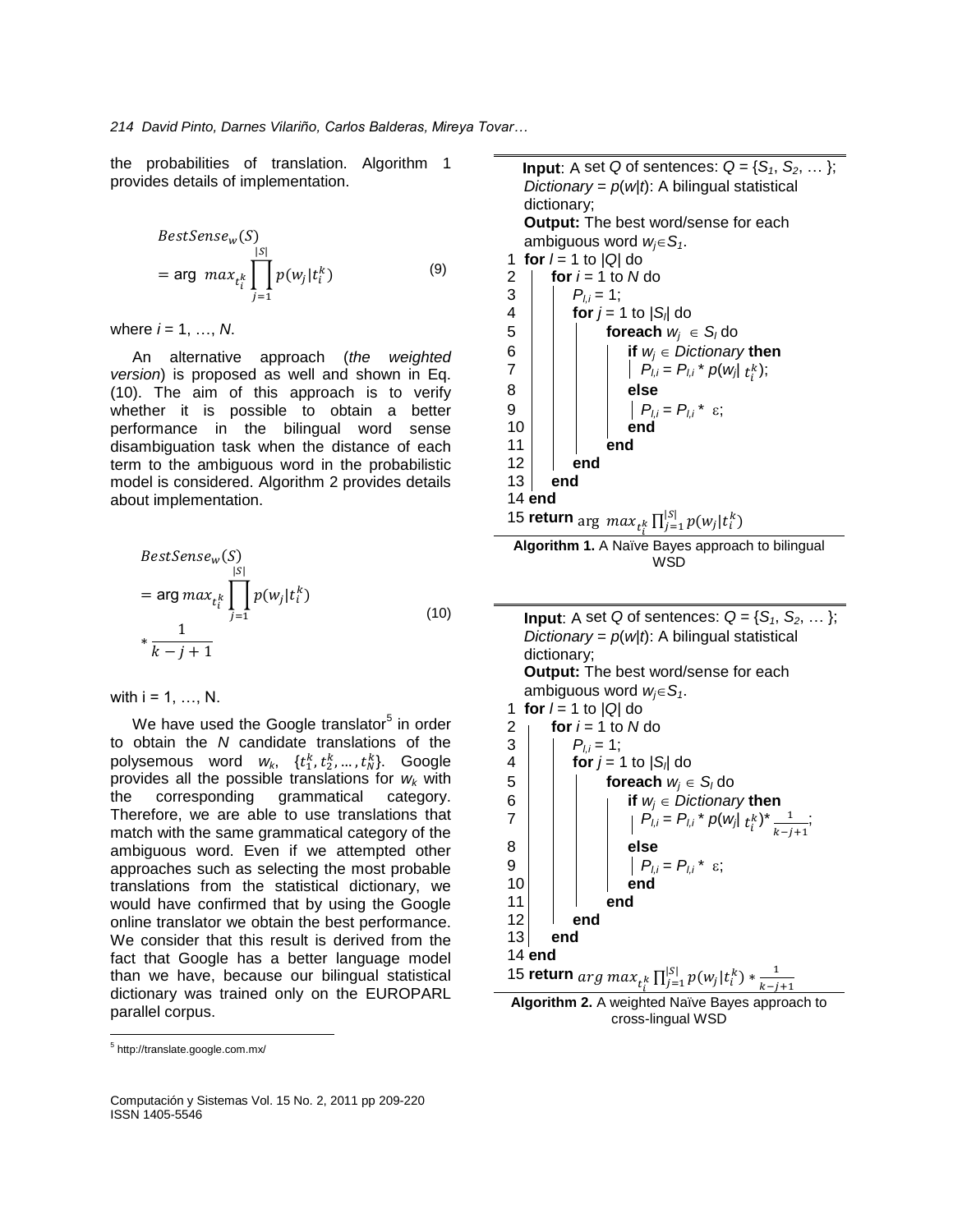



**Fig. 1.** An overview of the presented approach for bilingual word sense disambiguation

| Noun name |           |           |        |  |
|-----------|-----------|-----------|--------|--|
| coach     | education | execution | figure |  |
| job       | post      | pot       | range  |  |
| rest      | ring      | mood      | soil   |  |
| strain    | match     | scene     | test   |  |
| mission   | letter    | paper     | side   |  |

**Table 1.** Test set for the bilingual WSD task

To summarize the above said, we have proposed a probabilistic model (see Figure 1) that uses a statistical bilingual dictionary, constructed with the IBM-1 translation model, on the basis of a filtered parallel corpus extracted from EUROPARL. This corpus includes Spanish translations of each different English ambiguous word. The probability of translation of each ambiguous word is then modeled by means of the Naïve Bayes classifier in order to further classify the original ambiguous words with the purpose of finding the correct translation in the Spanish language. As it may be seen, we do not use any training corpus of disambiguated words.

## **5 Experimental Results**

The results of experiments with different sentence representations based on *n*-grams for bilingual word sense disambiguation are given in this section. First, we describe the corpus used in the experiments and further on, we present the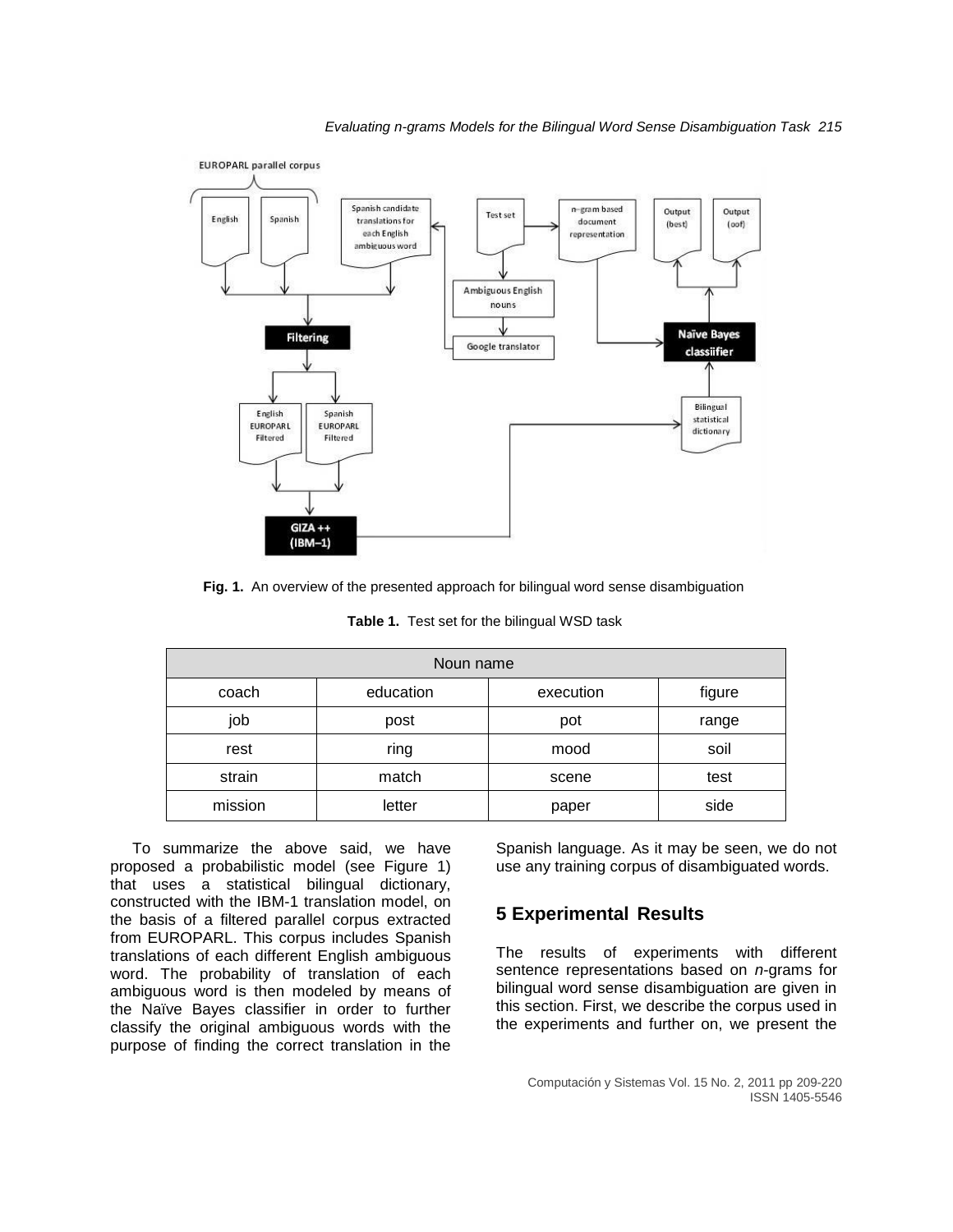*216 David Pinto, Darnes Vilariño, Carlos Balderas, Mireya Tovar…*

evaluation of the six different approaches based on n-grams.

### **5.1 Datasets**

In our experiments, 25 polysemous English nouns were used. We selected five nouns (movement, plant, occupation, bank and passage), each with 20 example instances, for conforming a development corpus. The remaining polysemous nouns (twenty) were considered as the test corpus. In the test corpus, 50 instances per noun were used. The list of the ambiguous nouns in the test corpus may be seen in Table 1. Notice that this corpus is not a sense repository, because the task requires finding the most probable translation (with the correct sense) of a given ambiguous word.

### **5.2 Evaluation of the** *n***-gram Based Sentence Representation**

In Figure 2, one can view the results obtained for the different approaches evaluated with the corpus presented in Table 1. The runs are labeled as follows:

- **2-grams:** A representation of the sentence based on bigrams.
- **3-grams:** A representation of the sentence based on trigrams.
- **tStudent 5-grams:** A representation of the sentence based on 5-grams, removing all those bigrams with are not considered to be a collocation by means of the student's *t*-distribution.
- **PMI 5-grams:** A representation of the sentence based on 5-grams, removing all those bigrams which are not considered to be a collocation by means of pointwise mutual information.
- **unweighted |***S***|-gram:** A sentence representation based on a unique n-gram of length |*S*|.
- **weighted |***S***|-gram:** A sentence representation based on a unique n-gram of length |*S*|, considering the distance of each sentence term to the ambiguous word.

The bigram model showed the worst performance. We think that the fact of using only one term (besides the ambiguous one) in the disambiguation model is responsible for this failure. Thus, the information needed in order to disambiguate the polysemous word is not sufficient. It may be seen that the model based on a 3-gram representation outperformed the bigram one, but the number the terms around the ambiguous word is still insufficient. With these results in mind, we proposed to use a representation with a greater number of terms (in this case, 5-grams were used). This representation model was analyzed with the purpose of detecting those bigrams, inside the 5 grams, that are actual collocations and not cooccur by chance. Therefore, we proposed two different filtering methods: pointwise mutual information and Student's *t*-distribution. The former filtering method obtained the best results. The reason is that PMI does not need so many occurrences of the bigram that the Student's *t*distribution does in order to detect that a given bigram is in fact a collocation.

Finally, when we considered all the terms for the process of disambiguation (|*S*|−*gram*), we observed that some terms were positioned too far from the ambiguous word to provide valuable information. Actually, such terms introduce noise making the performance of the method to decrease. In the latter representation, we were interested in finding out whether the closeness of the terms in the sentence with respect to the ambiguous word had a positive impact on the process of disambiguation. Therefore, we proposed a weighted version of the representation model which gives less importance to those terms that are far and more importance to closer terms.

Unfortunately, the formulae did not give enough weight for emphasizing this characteristic. That is one of the reasons why the 5-gram representation reached a better performance. In other words, the 5-gram representation uses only the necessary terms and assigns a higher value of importance to all of them if they are closer to the ambiguous word.

With the purpose of observing the performance of the proposed approaches, Table 2 presents a comparison of our runs with others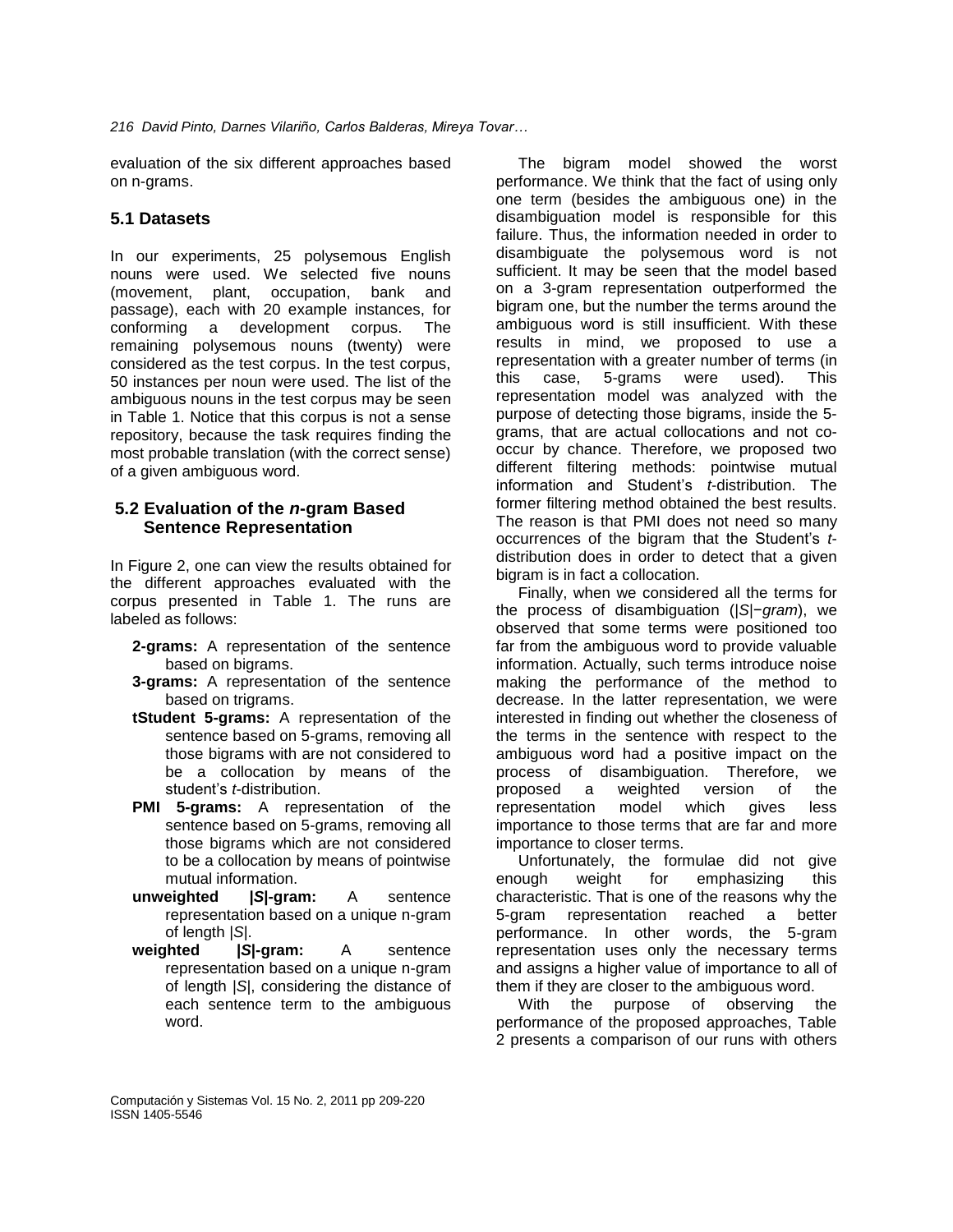approaches presented at the SemEval-2 $^6$ competition. The *UvT* team submitted two runs (UvT-WSD1 and UvT-WSD2) with an *oof* evaluation, which outputs the five best translations/senses. This team made use of a *k*nearest neighbor classifier to build one word sense for each target ambiguous word, and selected translations from a bilingual dictionary obtained by executing the GIZA package on the EUROPARL parallel corpus [\[10\]](#page-11-6).

The University of Heidelberg participated submitting two runs (UHD-1 and UHD-2). They approached the bilingual word sense disambiguation by finding the most appropriate translation in different languages on the basis of a multilingual co-occurrence graph automatically induced from the target words aligned with the texts found in the EUROPARL and JRC-Arquis parallel corpora [\[10\]](#page-11-6).

Finally, there was another team which submitted one run (ColEur2) with a supervised approach using the translations obtained with GIZA from the EUROPARL parallel corpus in order to distinguish between senses in the English source sentences [\[10\]](#page-11-6). In general, it may be seen that all the teams used the GIZA software in order to build a bilingual statistical dictionary. Therefore, the main differences among all these approaches are in the way of representing the original ambiguous sentence (including the pre-processing stage), and the manner of filtering the results obtained by GIZA.

Table 2 is given only as a reference of the behavior of our approaches with respect to those presented in the literature. However, we must emphasize that these results are not comparable because the teams participating at the SemEval-2 competition were allowed to repeat the target translation/sense among the five possible outputs. This type of evaluation leads to higher performance (even greater than 100%) compared with the case when it is not allowed to repeat translations. Despite the unfair comparison, it can be seen that the approach named PMI 5-*gram* outperforms the best result obtained in the competition.

In Table 3, we compare our approaches which allow the repetition of translations. Again, it may be noticed that some of our approaches perform better than some other systems.

By observing the values of precision over the different ambiguous words (see Figure 3), we may have a picture of the significant level of improvement that may be reached when representing the sentence with 5-grams. In particular, we present the approach that filtered the terms using pointwise mutual information and obtained the best results over all the approaches analyzed. In Figure 3, it may also be seen that there are some words that are easier to disambiguate (e.g. *soil* and *education*) than others (e.g. *match*). For research purposes, we also consider it important to focus on those words that are hard to disambiguate.

|       | <b>Table 2.</b> Evaluation of the bilingual WSD (removing |
|-------|-----------------------------------------------------------|
|       | repeated translations/senses); Five best translations     |
| (oof) |                                                           |

| System name          | Precision (%) | Recall (%) |
|----------------------|---------------|------------|
| PMI 5-gram           | 43.26         | 43.26      |
| UvT-WSD2             | 43.12         | 43.12      |
| UvT-WSD1             | 42.17         | 42.17      |
| unweighted   S -gram | 40.82         | 40.82      |
| weighted   S -gram   | 40.76         | 40.76      |
| UHD-1                | 38.78         | 31.81      |
| UHD-2                | 37.74         | 31.3       |
| 3-gram               | 36.82         | 36.82      |
| ColEur <sub>2</sub>  | 35.84         | 35.46      |
| tStudent 5-gram      | 33.52         | 33.52      |
| 2-gram               | 21.25         | 21.25      |

## **6 Conclusions**

Bilingual word sense disambiguation is the task of obtaining such translations of a given ambiguous word that match with the original word sense. In this paper, we presented an evaluation of different representations based on *n*-grams for sentences containing one ambiguous word. In particular, we used a Naïve Bayes classifier for determining the probability of a target sense (in the target language) given a

 $\overline{\phantom{a}}$ <sup>6</sup> http://semeval2.fbk.eu/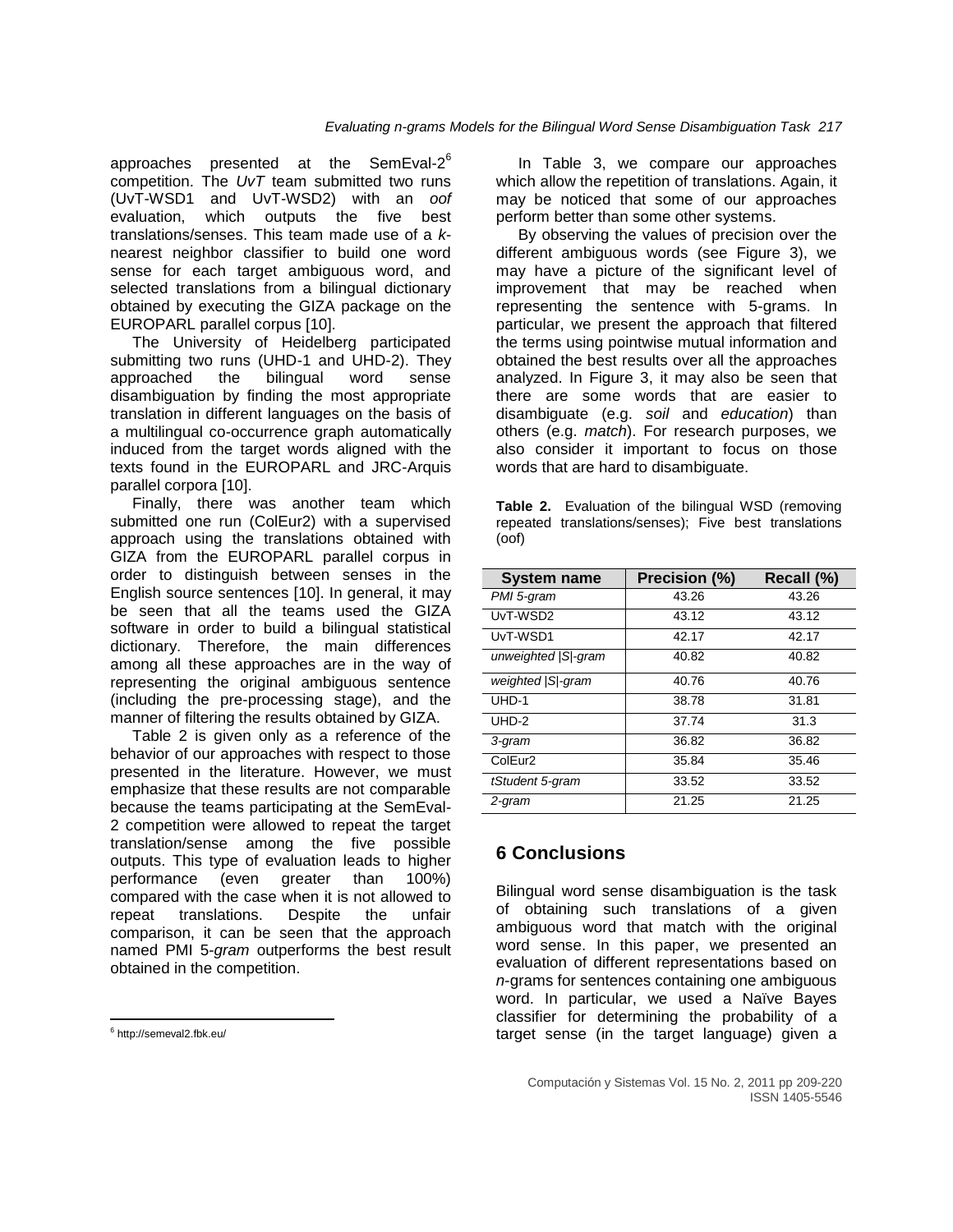#### *218 David Pinto, Darnes Vilariño, Carlos Balderas, Mireya Tovar…*

sentence which contains the ambiguous word (in the source language). The probabilities were modeled by means of a bilingual statistical dictionary calculated with Giza++ (using the EUROPARL parallel corpus). Six different approaches based on *n*-grams were evaluated.

The 5-gram representation that employed mutual information demonstrated the best performance, slightly outperforming the results reported in the literature for the bilingual word sense disambiguation task at the SemEval-2 international competition.



**Table 3.** Evaluation of the bilingual WSD (considering repeated translations/senses); five best translations (oof)

| <b>System name</b>   | Precision (%) | Recall (%) |
|----------------------|---------------|------------|
| 3-gram               | 70.36         | 70.36      |
| PMI 5-gram           | 54.87         | 54.87      |
| UvT-WSD2             | 43.12         | 43.12      |
| UvT-WSD1             | 42.17         | 42.17      |
| unweighted   S -gram | 40.76         | 40.76      |
| UHD-1                | 38.78         | 31.81      |
| weighted   S -gram   | 38.46         | 38.46      |
| $UHD-2$              | 37.74         | 31.3       |
| ColEur <sub>2</sub>  | 35.84         | 35.46      |
| tStudent 5-gram      | 33.52         | 33.52      |
| 2-gram               | 21.25         | 21.25      |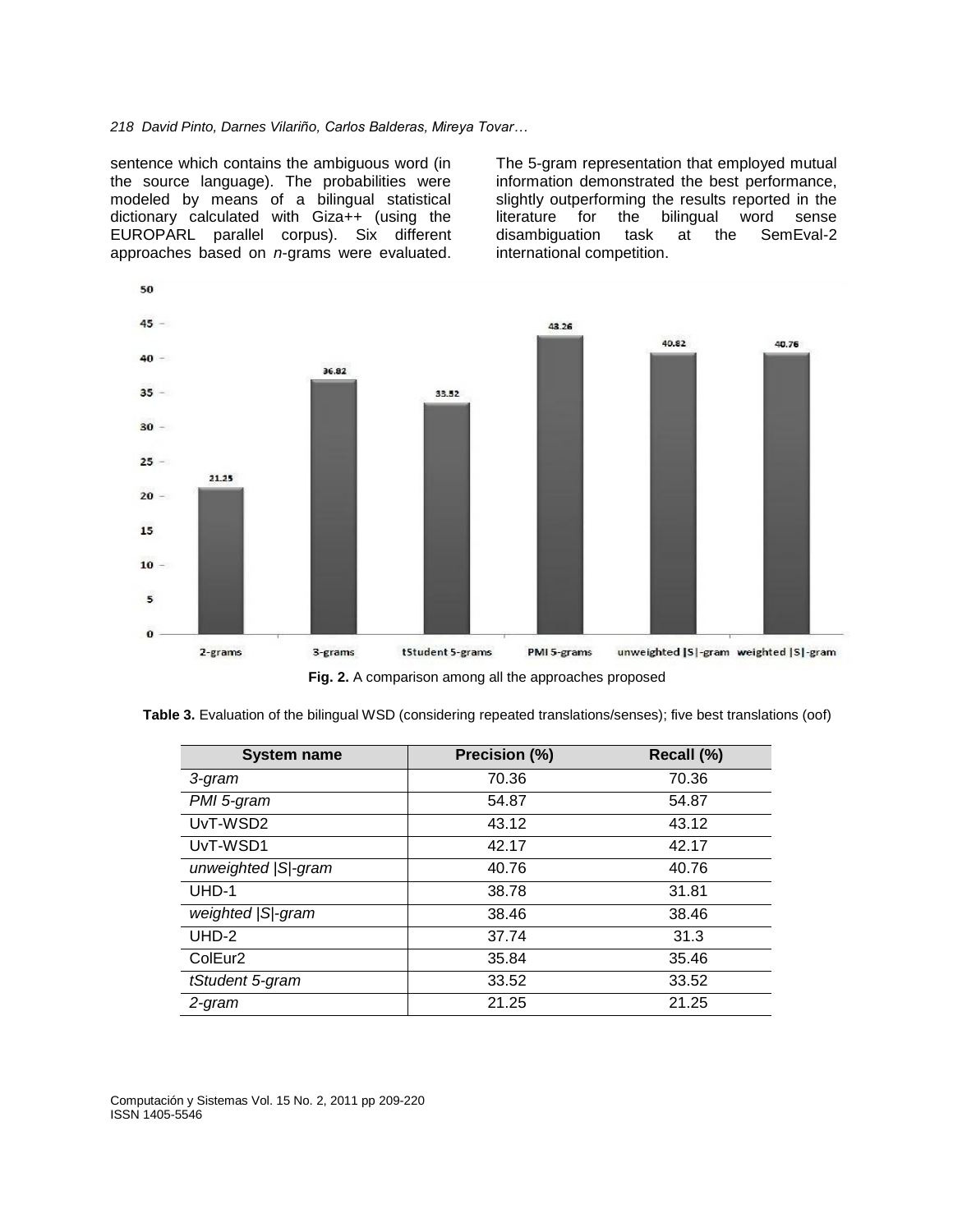Adding a filtering step by means of pointwise mutual information allowed us to identify the terms which give the best support to the process of bilingual WSD.

We observed that in some cases the use of a reduced window size in the neighborhood of the ambiguous word may exclude some important terms that would help to improve the precision of finding the correct target sense. This leads us to conclude that statistical methods do have some limitations but they may be enriched by considering the use of linguistic and/or semantic techniques able to capture those terms.

Finally, we consider that the hypothesis of Harris [\[7\]](#page-10-5) which states that the closer the words are to the polysemous word, the better they serve for disambiguating the polysemous word, although at the same time it is important to avoid Type I errors or "false positives" by using some techniques like pointwise mutual information.



**Fig. 3.** An analysis of the evaluation of all the ambiguous words with the *PMI* 5*-grams* approach

### **References**

- <span id="page-10-0"></span>**1. Aguirre, E. & Edmonds, P. (2006).** *Word Sense Disambiguation: algorithms and applications*. Dordrecht: Springer.
- **2. Barceló, G., (2010).** *Desambiguación de los sentidos de las palabras en español usando textos paralelos*. Tesis de Doctorado, Instituto Politécnico Nacional, Centro de Investigación en Computación, México, D.F.
- <span id="page-10-2"></span>**3. Carpuat, M. & Wu, D. (2007).** Improving statistical machine translation using word sense disambiguation. *2007 Joint Conference on Empirical Methods in Natural Language Processing and Computational Natural Language Learning*

(*EMNLP-CoNLL 2007*). Prague, Czech Republic, 61-72.

- <span id="page-10-1"></span>**4. Chan, Y., Ng, H. & Chiang, D. (2007).** Word sense disambiguation improves statistical machine translation. *45th Annual Meeting of the Association for Computational Linguistics*, Prague, Czech Republic, 33-40.
- <span id="page-10-3"></span>**5. Cortes, C. & Vapnik, V. (1995).** Support-vector networks. *Machine Learning,* 20 (3), 273–297.
- <span id="page-10-4"></span>**6. Florian, R. & Yarowsky, D**. **(2002).** Modeling consensus: Classifier combination for word sense disambiguation. *ACL-02 Conference on Empirical Methods in Natural Language Processing*, Philadelphia, USA, 10, 25–32.
- <span id="page-10-5"></span>**7. Harris, Z. (1981).** Distributional structure. In [Henry](http://www.amazon.com/s/ref=ntt_athr_dp_sr_2?_encoding=UTF8&sort=relevancerank&search-alias=books&field-author=Henry%20Hiz)  [Hiz](http://www.amazon.com/s/ref=ntt_athr_dp_sr_2?_encoding=UTF8&sort=relevancerank&search-alias=books&field-author=Henry%20Hiz) (Ed.), *Papers on syntax* (3–22). Boston: Kluwer Boston Inc.

Computación y Sistemas Vol. 15 No. 2, 2011 pp 209-220 ISSN 1405-5546